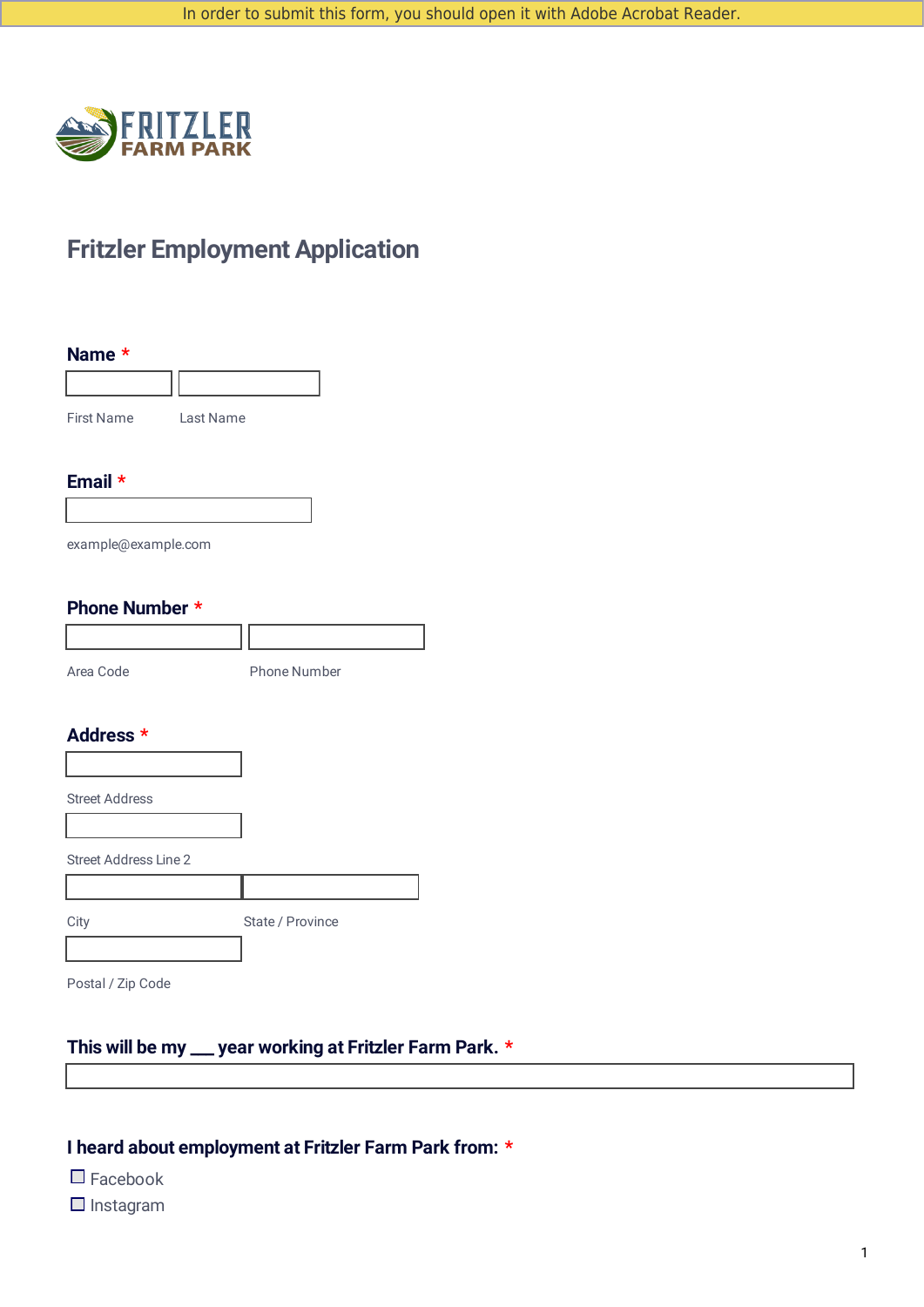- School Poster
- □ Announcement
- **Employment Office**
- □ Family/Friend
- $\Box$  Other

**Are you 14 years or older? \***

 $\overline{O}$ Yes  $\overline{O}$ No

## **Are you over 18? \***

 $\overline{O}$ Yes  $\overline{O}$ No

# **What is the name of your school? \***

## **What grade are you in? \***

# **What Clubs and/or Sports are you involved in? \***

**Physical Record**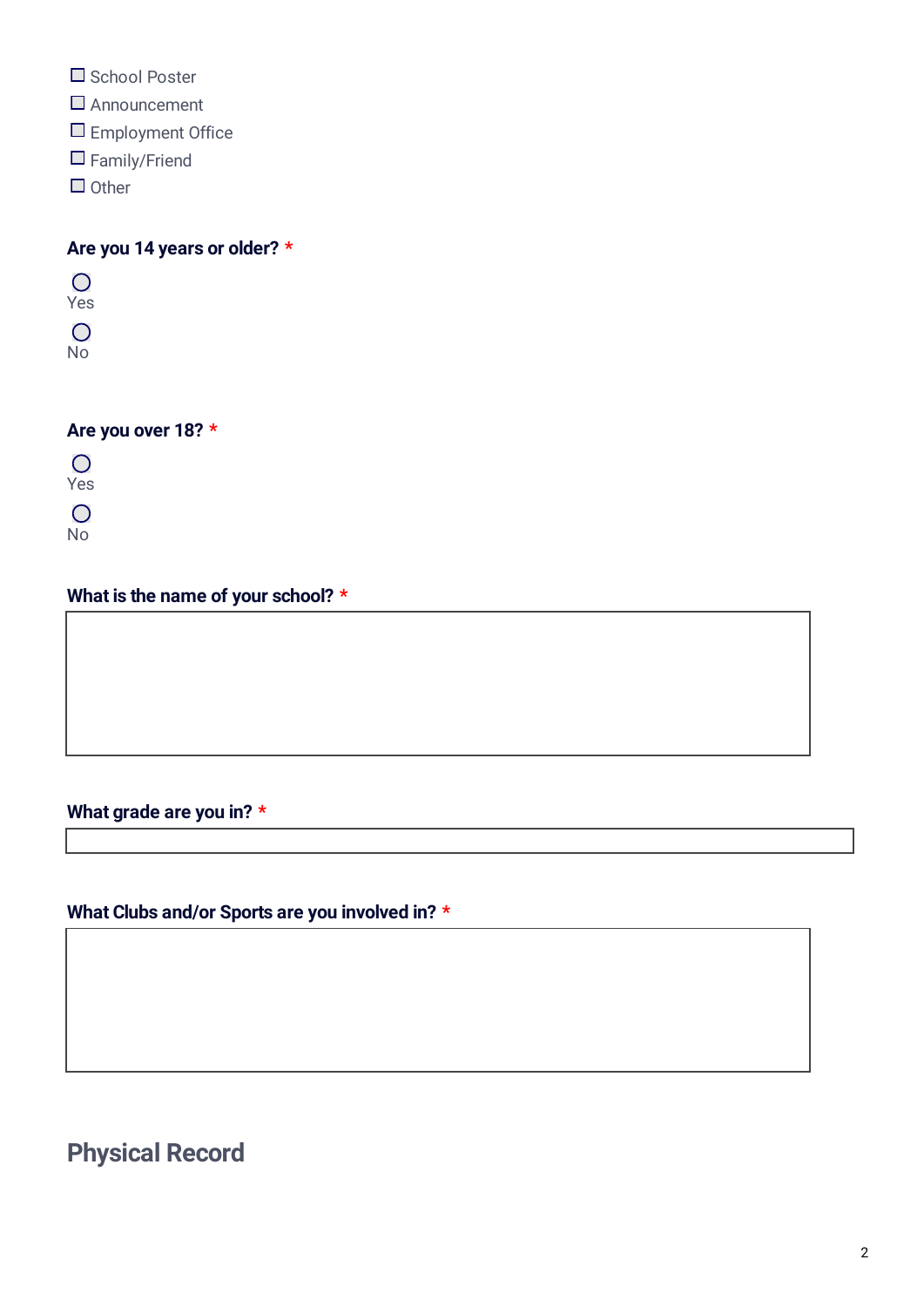## **Do you have any type of permanent work restrictions? Please Explain. \***

## **Are you willing to provide information for a background check? \***

## **Are you willing to get drug screened? \***

| $\Box$ |
|--------|
| Yes    |
| $\Box$ |
| N<br>Ò |

# **Emergency Instructions**

In case of Emergency please list who your contact should be.

| <b>First Name</b> | Last Name |
|-------------------|-----------|

| <b>Relationship: *</b> |  |
|------------------------|--|
|------------------------|--|

**Phone Number \***

Phone Number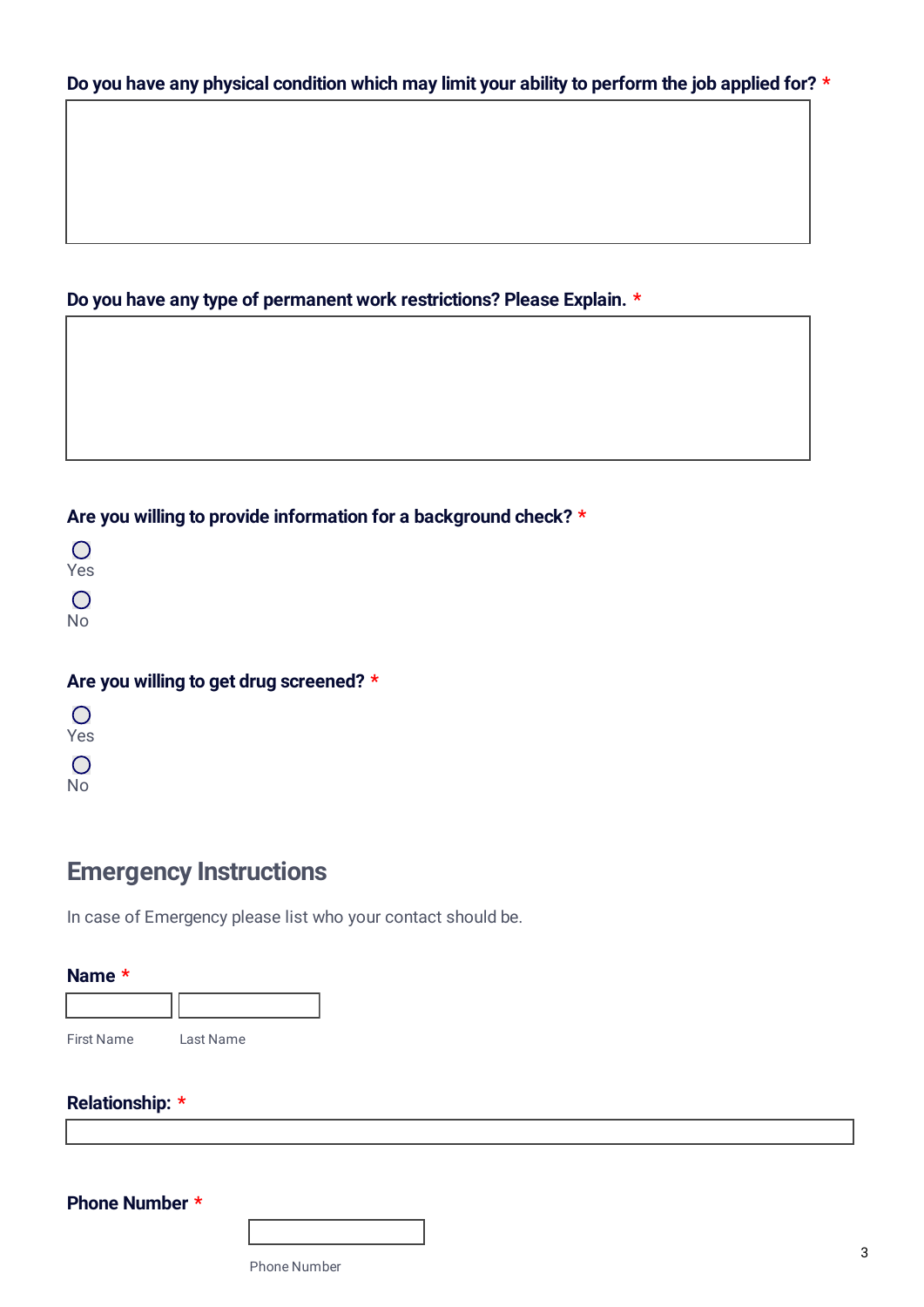Area Code

# **Let's get to know you!**

### **Why does a job at Fritzler Farm Park interest you? \***

## **Have you had a family or friends who have worked at the maze in the past? \***

 $\overline{O}$ Yes  $\bigcirc$ 

No

## **If you answered yes, please let us know who: \***

## **What would make you a good employee? \***

## **Please select all options that best describe you: \***

 $\Box$  Reliable

□ Analytical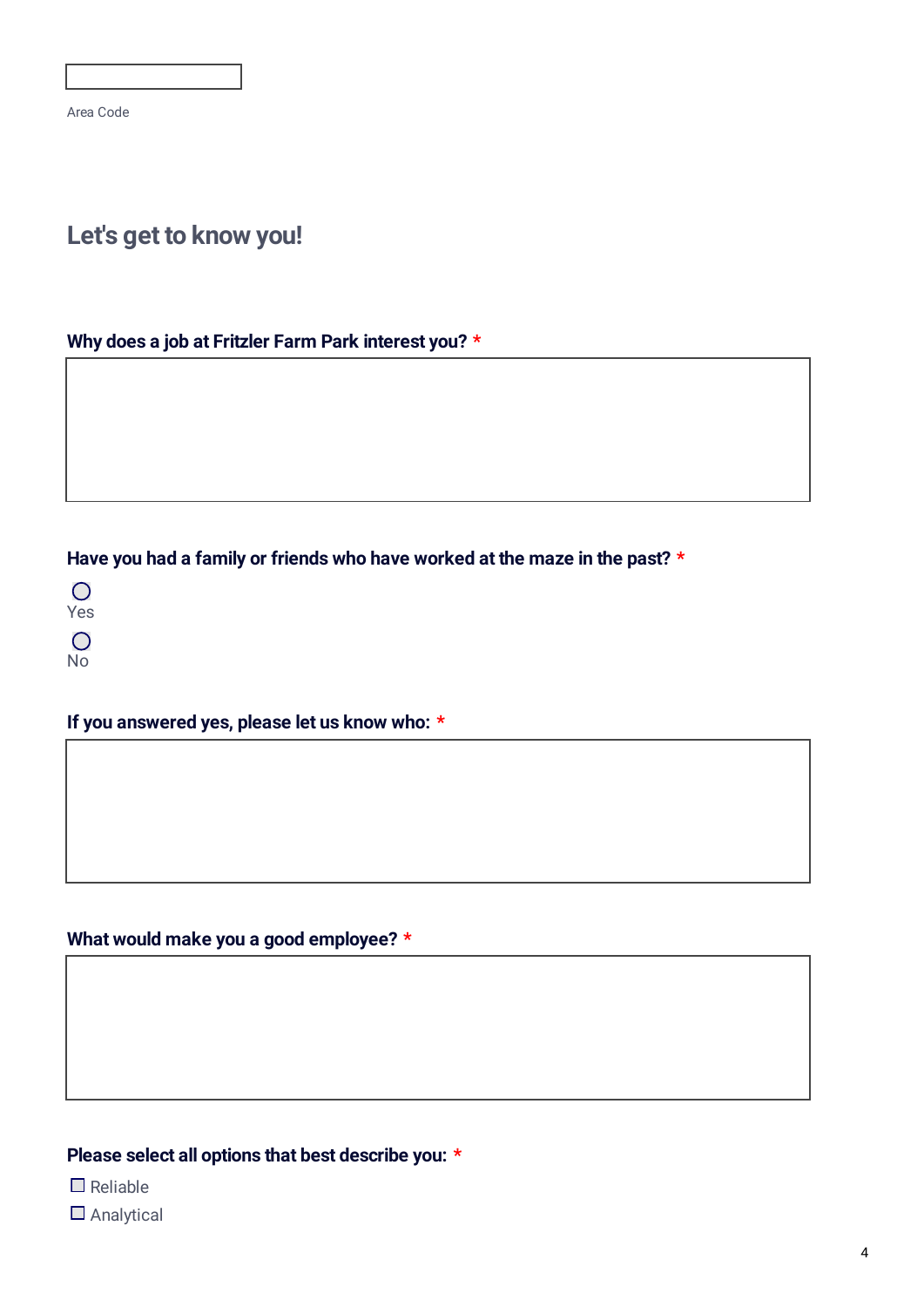- $\Box$  Patient
- $\Box$  Kind
- $\Box$  Honest
- □ Reserved
- $\Box$  Bubbly
- Quiet
- $\Box$  Hard working
- $\Box$  Life of the party

## **What experience (if any) do you have dealing with children and/or the public? \***

# **Do you feel comfortable speaking to a group? \***

 $\overline{O}$ Yes  $\overline{O}$ No

# **Availability**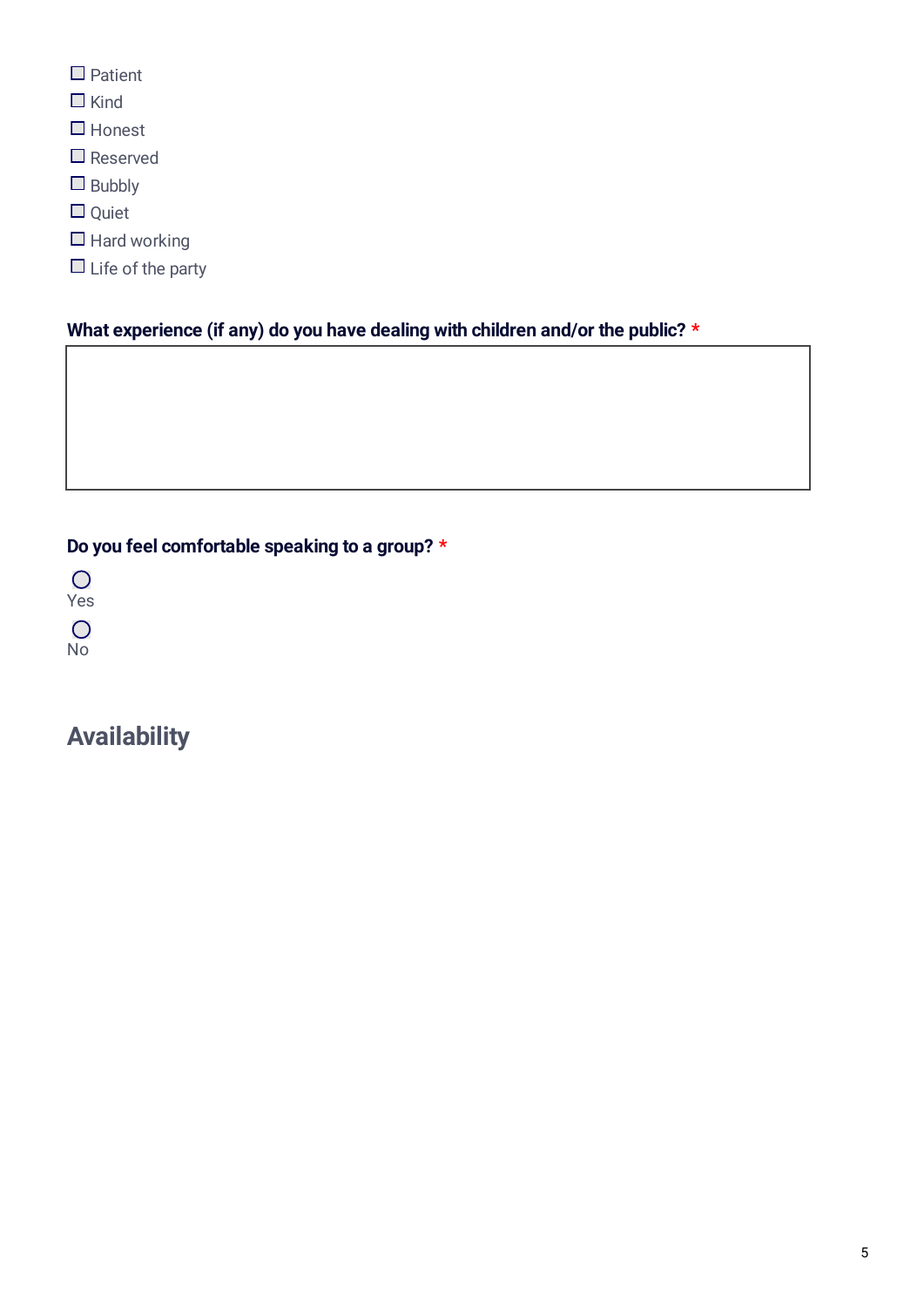Current Positions available are courtyard attendants, corn cops and haunters.

Employees must be at least 14 years of age and a freshman in high school. Starting Pay and bonus opportunities will be posted at the interview.

2021 Maze season is September 19th through October 31st.

Good attitude and work ethic are a must. Thousands will appreciate the quality of your work and we will hire a crew who will take pride in their work.

We are in the entertainment business and we are looking for honest, hard working people who can have fun while they work and see that all of our customers have a great time! Tasks will include sanitation (keeping areas clean and trash picked up), plus whatever duties your assigned position requires.

We will maintain our posted schedules despite most weather conditions. You will need to be prepared for weather changes during your shift.

Hiring will consist of an interview and orientation based upon your interview, PLEASE DO NOT CALL US!

#### **Let us know what you can work out of the following. Select all that apply: \***

- Wednesday's 4:45pm- 10:00pm
- $\Box$  Thursday's 4:45pm 10:00pm
- $\Box$  Friday's 4:45pm 10:00pm
- $\square$  Saturday's 10:45am 6:00pm
- $\square$  Saturday's 5:45pm 12:00am
- $\square$  Sunday's 11:45am 6:00pm

#### Are you able to work 1-2 shifts the first four weeks, 2-4 shifts in the final three weeks and at least **one weeknight shift in the season? \***

 $\bigcap$ Yes  $\bigcap$ No

#### **Do you have a reliable way to get to work? \***

| $\left( \begin{array}{c} \end{array} \right)$ |
|-----------------------------------------------|
| Yes                                           |
|                                               |
| $\left( \begin{array}{c} \end{array} \right)$ |
| No                                            |
|                                               |

#### **What number of hours are you interested in per week? \***

#### **Are you willing to work Halloween? \***